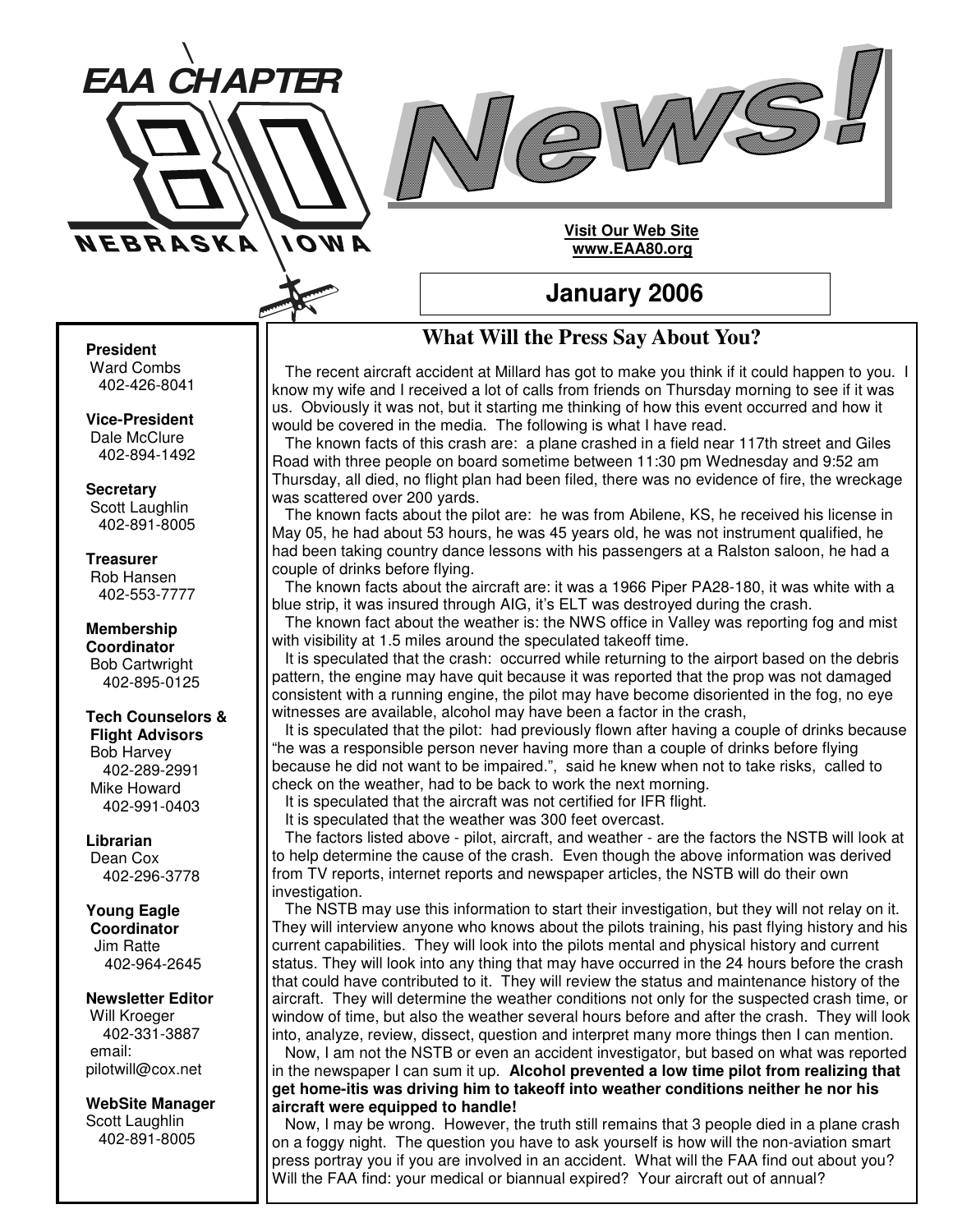Inappropriate behavior (drugs/drinking) before takeoff? Or that you are not qualified for the flight? Will your insurance company deny any claim because of the FAA findings?

We already have enough to think about when flying. The simple stuff like the above items should not even been a consideration.

# $M$ eeting Time & Location.

The Chapter 80 monthly meeting will be held at 7PM on Monday, January 9th at the Millard American Legion Hall The Hall is located at 4618 S. 139th St, just off L Street. If coming from the Millard airport go north on 132nd until L St. then turn left.

# $J$ anuary Program.

Our program will be Bob Meder of the Nebraska Flight Center talking on Safety of Flight. Bob is a CFII and multi-engine instructor at NFC which is now (as of January 2nd) located at the Blair airport. Bob is also one of the multitude of flight instructors that Rob Hansen has had over the many years as he worked obtaining his pilot license. There may be a story there!

**We are still looking for that person** willing to purchase cookies, show up 30 minutes early and make the coffee for the meetings? TW can't do the audio setup and make coffee each meeting. The cookies etc will be paid for by the chapter. Please contact a chapter officer.

**Website**: Have you visited our website lately? If not, why not? If you have something to sell or would like to share your favorite photo of your aircraft or project, then Scott has a place reserved for you. All you need to do is call or email him. If you are interested in what is for sale or what projects our members have, then go to the website. Hey, just go to the site and check it out.

### **EVENTS:**

| 1st Sat  | Chapter 1055 breakfast                                | York, NE        |
|----------|-------------------------------------------------------|-----------------|
| 3rd Sat  | Chapter 569 breakfast                                 | Crete, NE       |
| Jan 28th | 9th Annual Chili Fly-In                               | Greenfield, IA. |
|          | Jan 25 - 28th Nebraska Aviation Symposium Kearney, NE |                 |
| Apr      | Sun-N-Fun*                                            | Lakeland, FL    |

\*Going to Sun-N-Fun in April of 2006? Mike Howard has an empty seat in his RV-6 going to Sun-N-Fun Monday April 3<sup>rd</sup> and returning Friday April 7<sup>th</sup>, 2006. The ride is free. The deal is that you split the cost of a hotel room and rental car. See Mike at the meeting or call him at 991-0403.

### **FEDS ORDER AIRCRAFT OWNERS TO UPDATE REGISTRATIONS BY FEBRUARY 2006**

\*\*\*\*\*\*\*\*\*\*\*\*\*\*\*\*\*\*\*\*\*\*\*\*\*\*\*\*\*\*\*\*\*\*\*\*\*\*

Aircraft owners and operators have until February 2, 2006 to ensure their aircraft registration information is properly completed and up to date (including address) or they may be denied access to the National Airspace System (NAS). Check your aircraft registration by going to http://registry.

faa.gov/aircraftinquiry/ and clicking on the link "Registrations at Risk" (left hand side) , type in your N number. If your aircraft is contained in this list then your registration is "in question." You can contact Aircraft registration toll free at (866) 762-9434 for assistance.

## **FROM THE MEMBERSHIP COORDINATOR**

If you have not already done so, please review your 2006 dues notice and make corrections as required. For the individuals that owe dues for 2006, the best way to pay is by check in the mail. If you want to pay at the meeting, I'd appreciate if you would bring a check. It's easier than trying to keep track of cash payments. Please make checks payable to EAA Chapter 80. **Thanks** 

Bob Cartwright

**The 2006 calendars are here.** \$10 each with a photo of Space ShipOne on the cover. Don't forget Chapter hats and shirts.

# **Aircraft Instruments For Sale**

All of the following instruments are being removed from Mike Howard's RV-6 and are in working order. They are being replaced with a new Dynon glass panel. The price listed to the right of each instrument is the current price as taken from the 2004 Aircraft Spruce and Specialty catalog. They are for sale at 60% of the listed price or the whole bunch for \$1600. He will throw in the old RV-6 instrument panel too, if you want it.

| Turn Coordinator 3 1/8" dia. (elec.)                        | \$497 |
|-------------------------------------------------------------|-------|
| True Airspeed 250 mph max. 210 redline 3 1/8" dia.          | \$179 |
| Vertical Speed Indicator 4000 FPM max 3 1/8" dia.           |       |
| "G" meter 3 1/8" dia.                                       | \$256 |
| Altimeter 20,000 ft 3 1/8" dia.                             |       |
| Manifold pressure/Fuel pressure (mech.) 3 1/8" dia.         |       |
| Mechanical Tachometer 2700 RMP red line 3 1/8" dia.         |       |
| Oil Temperature gage (mech.) 2" dia.                        |       |
| Oil Pressure gage (mech.) 2" dia.                           |       |
| Volt meter 16 volt max 2" dia.                              |       |
| Electronics International CHT/EGT/OAT 2 1/4" dia. W/ probes |       |
| Dual Fuel tank level gage. 2 1/4" dia.                      |       |

Call Mike Howard: home 991-0403 or cell 677-8451. All the instruments are still in the RV-6. They should be available sometime in January.

**Special thanks** to TW and his henchmen (Bill Stromenger and others whose names I did not get) for hosting the 2nd Annual January Sloppy Joe and Fried Onion Ring Feed on the 2nd. The weather was overcast, damp and windy outside but friendly and warm inside. There were aviation videos playing along with a strange one from Dean Cox. I did not see it, so maybe Dean will bring it to the meeting to share.

**From EAA e-hotline**: Online ELSA/SLSA Partnership Database: Mid-Atlantic Sports Planes, a regional center for SportsPlanes.com, has established a free online Experimental/ Special Light Sport Aircraft (ELSA/SLSA) Partnership Database for people who would like to share ownership of a new ELSA/ SLSA aircraft and reduce monthly outlays to an absolute minimum. Pilots who are interested in being listed in the database can do so at the Mid-Atlantic sports Planes website www.MASPL.com or call 703/851-9375. Their website has the complete listing of all S-LSA certified aircraft. The EAA Sport Pilot website, www.sportpilot.org/slsa/.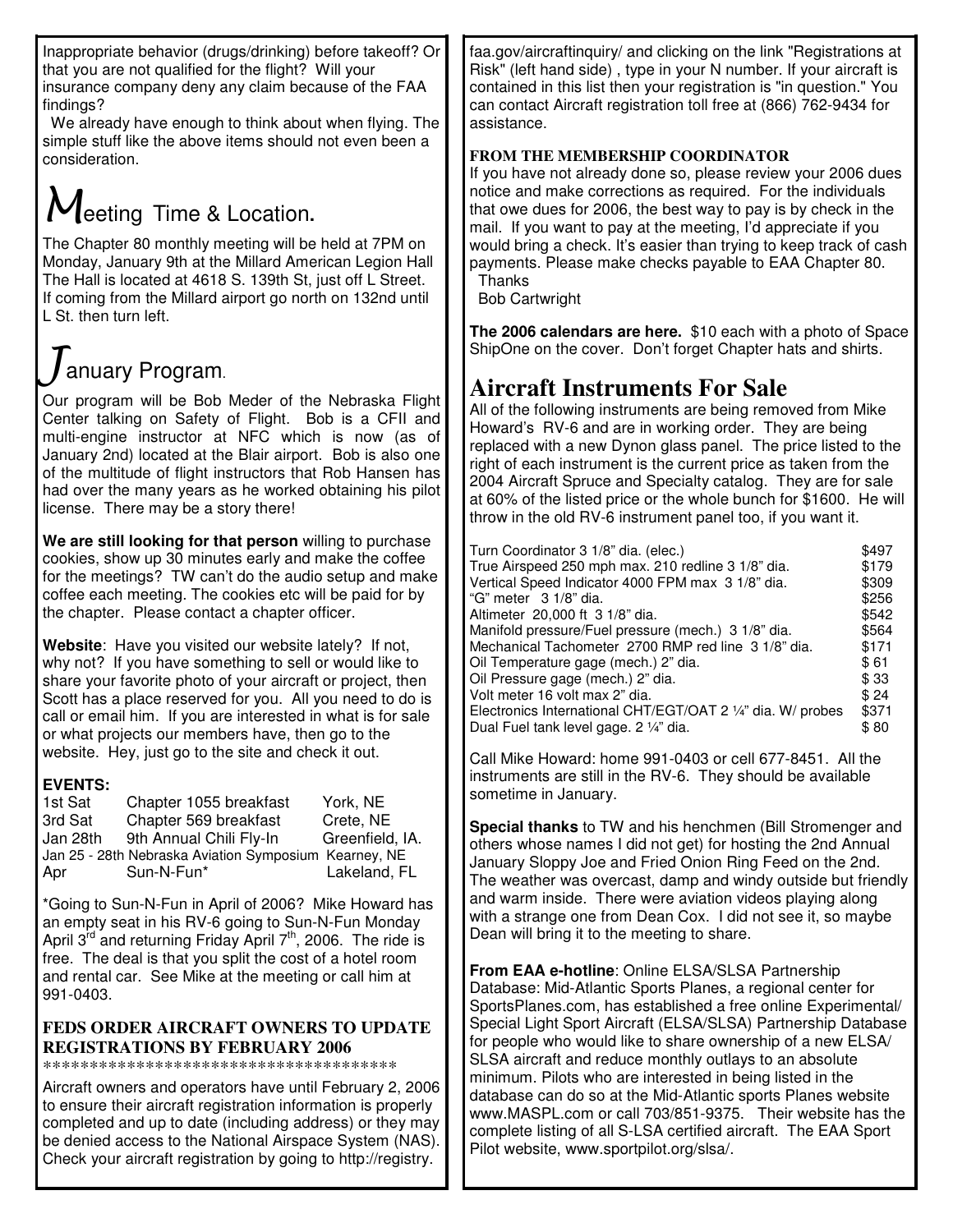### *EAA Chapter 80 December 2005 Minutes*

12 December 2005

The December meeting was held at the Millard American Legion Hall on December 12th. The turnout was excellent with 64 people in attendance including members and guests.

Treasurers Report: Treasurer Rob Hansen reports an income of \$481.00, expenses of \$105.65 with a net income of \$375.35. The ending account balance consists of \$5,511.80 in checking, \$4074.15 in Money Market, and \$2,559.15 in CD's for a total cash balance of \$12,145.10.

The December meeting was more of a dinner than a meeting and was a time to celebrate our friendship and the holiday season so many of the usual items of business were not discussed. Dale McClure made special notice of all the wives and "significant others" in attendance and thanked them for making the Christmas dinner a great event.

Program: Mr. Shane Osborn spoke on his experience of landing a spy plane in communist China and being held in captivity for 12 days along with his crew.

Santa made a surprise appearance and provided candy canes for everyone.

Christmas Dinner Photos: You can find photos of the 2005 Christmas Dinner on the EAA80.ORG website here: http://www.eaa80.org/Christmas\_Dinner\_2005/Christmas\_Dinner\_2005.html

Have a good day, Scott Laughlin

If you are ever uncertain as how to answer questions about the **benefits of General Aviation**, then go to http:// Gaservingamerica.org for some good info on the topic.

#### **From the AOPA web mail:**

**NEW VIDEOS: ROD MACHADO AND OTHER EXPO 2005 HIGHLIGHTS:** If you get tired of watching football this weekend, we have some aviation videos and/or downloadable audio files for you--highlights of AOPA Expo 2005 in Tampa. We've just added funnyman Rod Machado to our audio/video collection. And you can hear Transportation Secretary Norman Mineta say "no GA user fees" or one senior AOPA official say of the news media, "We're mad as hell, and we're not going to take it anymore." You can see the videos or listen to the audio files here ( http://www.aopa.org/epilot/redir.cfm?adid=7912 ). Broadband connection recommended for viewing video files.

**Chapter Hangar Space for Rent:** We have space at the Wahoo Hanger. This is a great opportunity to hangar your plane or project for only \$60 per month. Contact any Chapter Officer for more info.

**Stits Sky coupe** side-by-side with stick project. 90hp Franklin with 50hrs. Needs wing rebuilt, prop, windshield, interior and cowling. Stored 3-4 years. \$5800. Contact Dick Baber 712-322-8074 or 402-697-5160 or dickbaber@att.net

1/3 Share of a **1956 Cessna 172**, 6200 total time. Engine 600 Hr. since complete/major overhaul. Hangared at MLE (Millard) Presently insured for flight training. Contact Tom Wieduwilt (TW) -- 734-6580 or 305-2303 cell.

**Cont 0200A** out of C150, Overhaul 9-19-79, Tach time: 3780, 1244 Hrs. on eng. Complete engine...everything there. Call: Jan Daniels Home: 402-493-0789 (try 1st) or Cell: 402-670-2375.